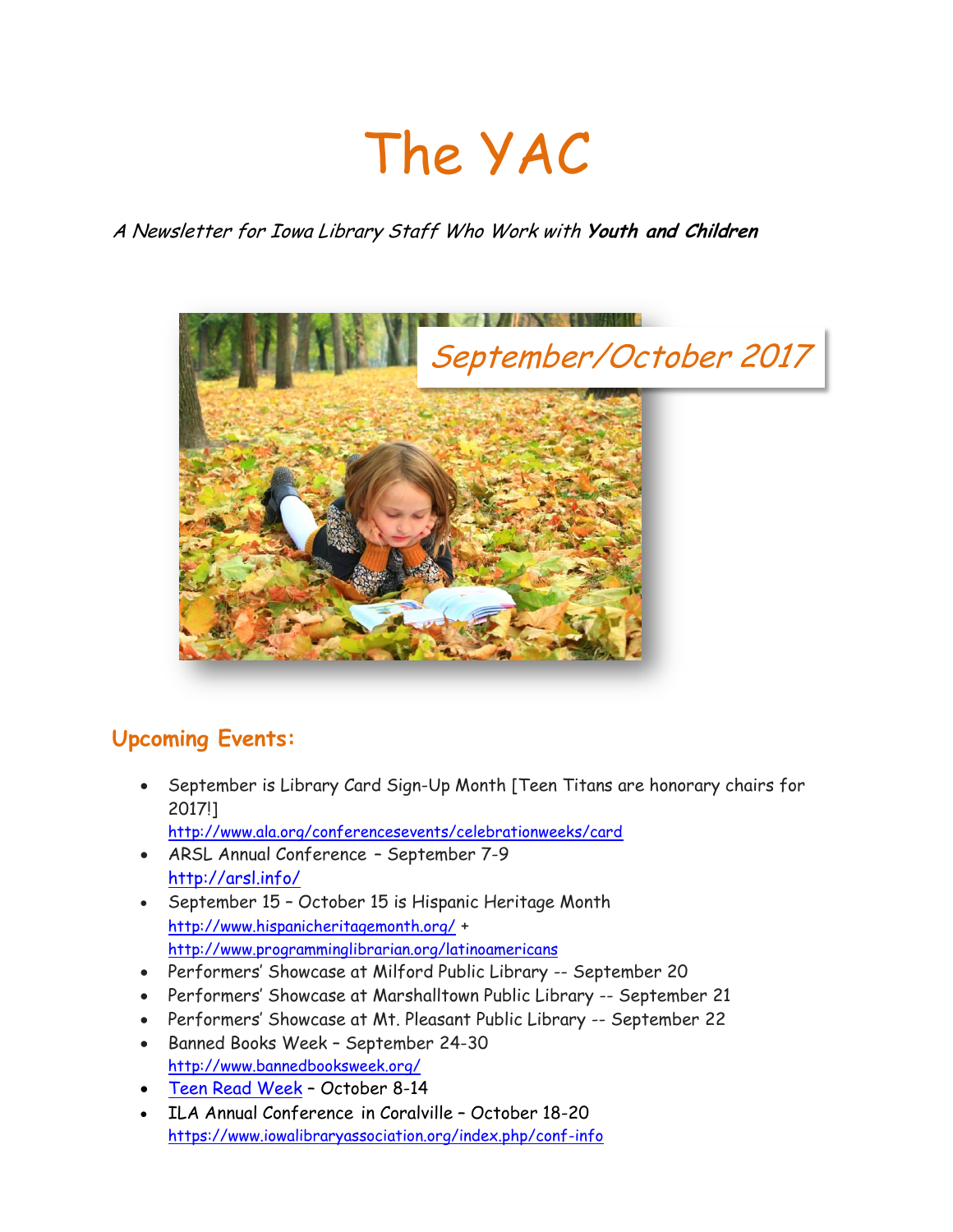- Picture Book Month November <http://picturebookmonth.com/>
- International Games Week October 29 November 4 <http://games.ala.org/>
- YALSA's Young Adult Services Symposium in Louisville, KY November 3-5 <http://www.ala.org/yalsa/yasymposium>

#### \*See the Continuing Education Catalog at

<https://statelibraryofiowa.lmscheckout.com/Course/index> for registration information.

#### **Occasions for Special Displays/Program Themes in November:**

- Aviation History Month
- "Look for Circles" Day 2 (a silly excuse to look for circular shapes in photos or around the library)
- Birthday of Neil Gaiman 10
- America Recycles Day 15 <https://americarecyclesday.org/>
- $\bullet$  Button Day 16 <http://www.nationalbuttonsociety.org/Home.html>
- Birthday of Marc Brown 25

### **Occasions for Special Displays/Program Themes in December:**

- Birthday of Jan Brett 1
- Birthday of Munro Leaf 4
- Mitten Tree Day 6 (decorate a tree with orphaned mittens?)
- Crossword Puzzle Day 21 (first crossword puzzle appeared on this date in 1913)
- Birthday of Mercer Mayer 30

# **Storytime Thoughts**

The ability to recognize **patterns** is an important part of learning to read. Build early literacy skills at storytime with activities that practice comparing/contrasting and pattern recognition.

- Sorting: Sort small balls, plastic lids, etc. by color and size.
- Same versus different: Print pictures of items that can be labelled as "same" or "different." (For example, pictures of the same car in red and blue would demonstrate "different.")
- Guessing game: Line up a set of blocks or other simple objects (or pictures of shapes, etc.). Ask a series of questions to lead children to select one particular



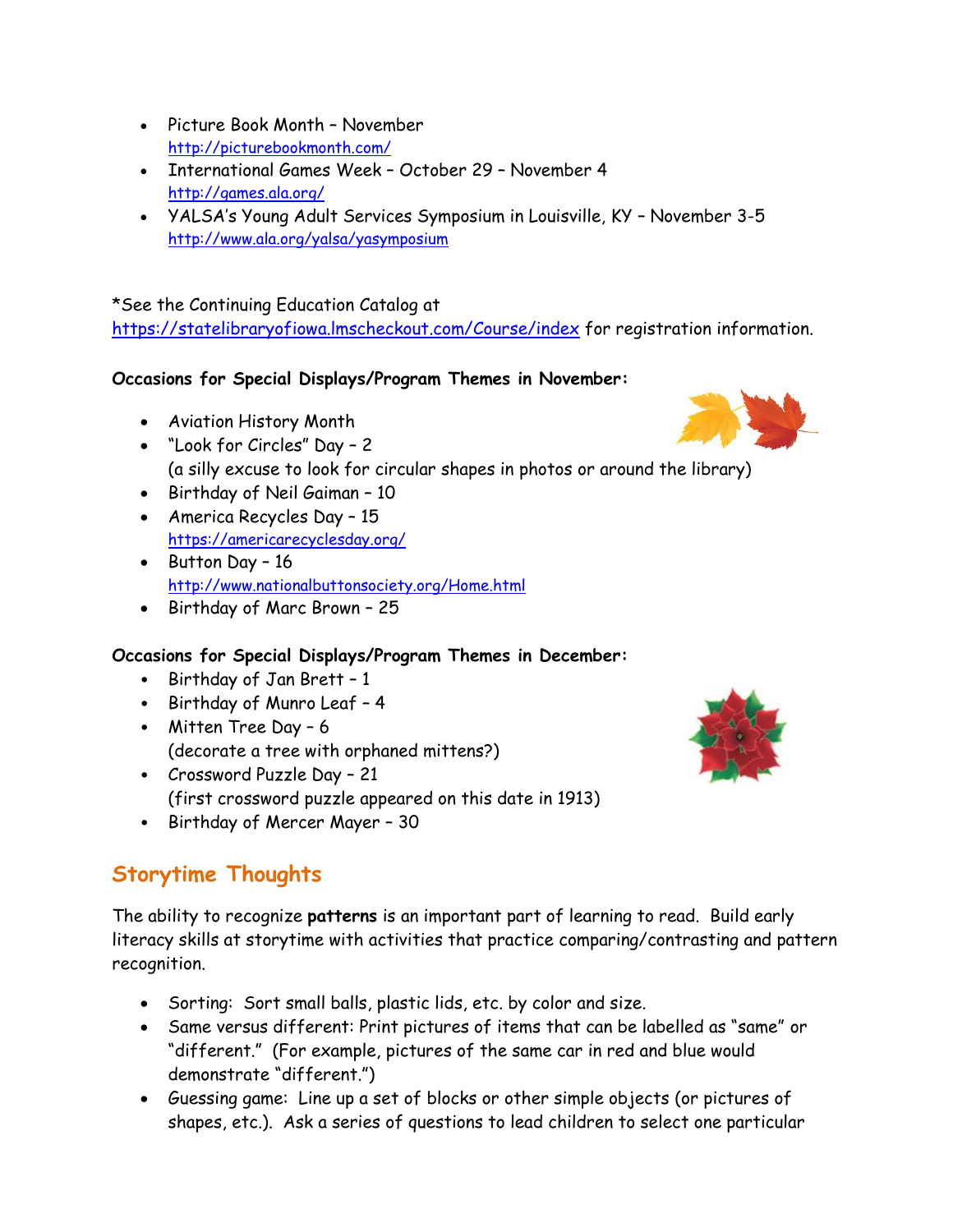item from the group. (For example, "The block I want is red. It is square. It has a blue sticker on it." The more similar the items are, the more difficult the game!)

#### Resources:

- Shapely fish to sort: Visit <http://www.inmyworld.com.au/ocean-preschool-centers/> and scroll down to the fish shape sorting activity. Click on the picture for a printable pdf of the fish and fish bowls. You will find a similar activity with bunnies and carrots at <http://www.inmyworld.com.au/spring-preschool-centers/>. (Note: There are several other cute printables on the site as well!)
- Giant Shape Match Activity: Simply draw around assorted blocks, lids, etc. on large sheets of paper. Have kids match up the actual items to their drawing. See: <http://busytoddler.com/2017/01/giant-shape-match-activity/>.
- Cute bugs to print and sort: [http://www.themeasuredmom.com/a-math-game-for-a](http://www.themeasuredmom.com/a-math-game-for-a-preschool-insect-theme/)[preschool-insect-theme/](http://www.themeasuredmom.com/a-math-game-for-a-preschool-insect-theme/).

## **Summer Library Program Preparation for 2018!**

There will be some changes in how we are introducing the 2018 Summer Library Program manuals this year!

First, there will be a webinar for each section of the manual: October 10, 10:00-11:00 am will cover the Early Literacy section, October 12, 10:00-11:00 am will preview the Children's portion, and October 24, 10:00-11:00 am will deal with the Teen manual.

In addition, there will be an in-person roundtable discussion in each of the six Districts:

- Southwest -- November 1 at Halverson Center for Education (Council Bluffs AEA)
- Northwest -- November 2 at Prairie Lakes AEA, Pocahontas
- Southeast -- November 15 at Coralville Public Library
- North Central -- November 29 at Mason City Public Library
- Central -- December 4 at Urbandale Public Library
- Northeast -- December 8 at Keystone AEA, Elkader

These roundtables will include craft displays, door prizes, and an opportunity to share ideas with your colleagues. Each will be 3 hours -- devoting a portion of time to each of the age groups from the manuals: Early Literacy, Children, Teens and Adults.

## **Books to Movies**

Below are a few books for children and young adults that have movies in the works. You may wish to have copies of these titles on hand.

- A Wrinkle in Time by Madeleine L'Engle (3/9/2018)
- Ready Player One by Ernest Cline (3/30/2018)
- The Tale of Peter Rabbit by Beatrix Potter (new live action/animation version)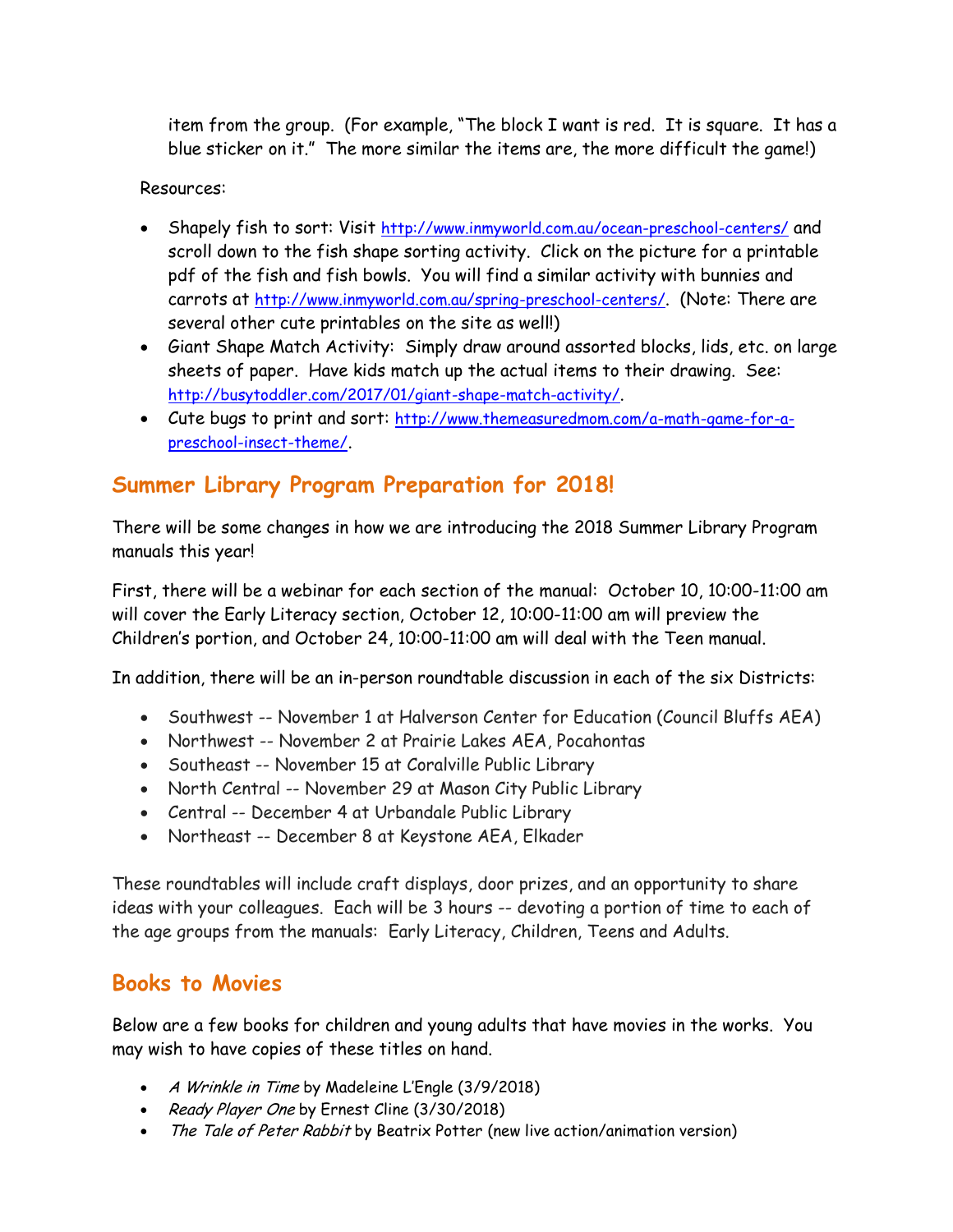- The Death Cure by James Dashner
- All the Bright Places by Jennifer Niven
- Break My Heart 1,000 Times by Daniel Waters
- Let It Snow by John Green, Lauren Myracle and Maureen Johnson
- *Ophelia* by Lisa Klein
- London's Bridge and the Three Keys by Denis H. Christen (2019)
- *Illuminae* by Amie Kaufman and Jay Kristoff
- Looking for Alaska by John Green
- Sorta Like a Rock Star by Matthew Quick
- The House of Tomorrow by Peter Bognanni

# **A Multicultural Thanksgiving**



Below are a few books with some non-traditional Thanksgiving themes. These would make an interesting display and some are good for storytime!

- Duck for Turkey Day by Jacqueline Jules (Vietnamese family)
- Milly and the Macy's Parade (about the first Macy's Parade)
- Squanto's Journey: The Story of the First Thanksgiving by Joseph Bruchac (November is also Native American Heritage Month!)
- Balloons over Broadway: The True Story of the Puppeteer of Macy's Parade by Tony Sarg
- How Many Days to America?: A Thanksgiving Story by Eve Bunting (Caribbean refugees)
- *Gracias, the Thanksgiving Turkey* by Joy Cowley (Puerto Rican family)
- Molly's Pilgrim by Barbara Cohen (Jewish family from Russia)
- Rivka's First Thanksgiving by Elsa Okon Rael (Jewish family from Poland)
- The Thanksgiving Door by Debby Atwell (Thanksgiving dinner at a café run by an immigrant family)
- . Twas the Night Before Thanksgiving by Dav Pilkey (a group of children take a field trip to find out where Thanksgiving turkeys come from)
- Four Seasons of Corn by Sally M. Hunter (Winnebago traditions)
- The Circle of Thanks by Joseph Bruchac (Native American)

Craft suggestions for the Thanksgiving holiday:

- Turkey Tail Feather Garland (lots of possible variations!) <http://www.iheartnaptime.net/paper-feather-garland/>
- Origami Pumpkins -- [http://mypoppet.com.au/makes/2014/10/origami-pumpkin](http://mypoppet.com.au/makes/2014/10/origami-pumpkin-garland.html)[garland.html](http://mypoppet.com.au/makes/2014/10/origami-pumpkin-garland.html)
- Shape Turkey -- use the t-shirt idea from <http://www.artsyfartsymama.com/2011/11/turkey-shirt.html> but cut shapes from paper and glue on brown squares



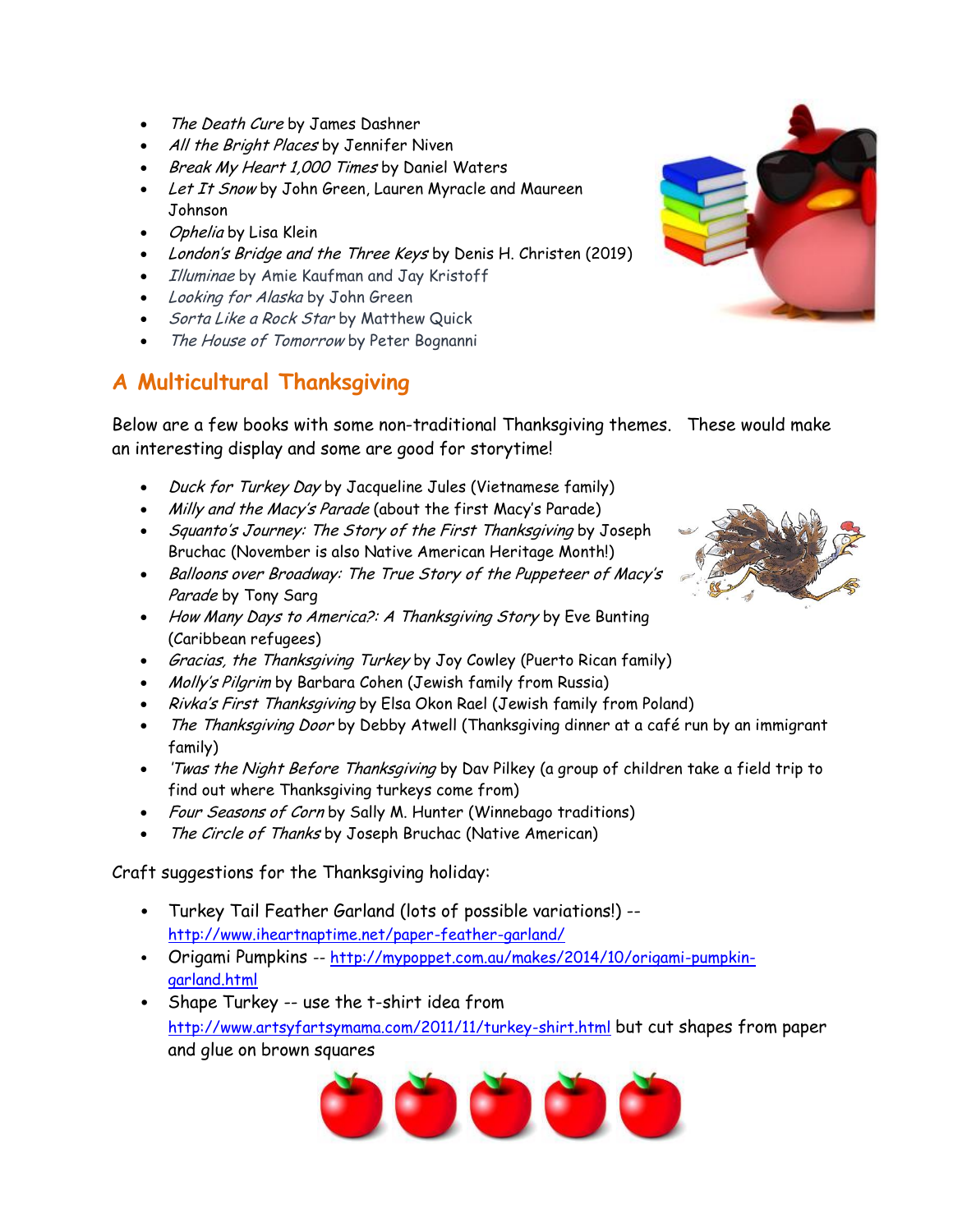# **Teen Read Week -- October 8-14**



Teen Read Week will be here before you know it! The official theme for this year is "Unleash Your Story" which features superhero artwork. Here are just a few simple ideas for celebrating with teens:

- As a humorous take-off on the theme, display books featuring dogs as major characters. Pick titles such as Underwater Dogs by Seth Casteel and The Dogs by Allan Stratton.
- Related display themes might be: "Unleash your superpower," "Unleash your creativity," or "Unleash your true self."
- Play Superhero BINGO: <http://www.firefliesandmudpies.com/superhero-bingo-game/> or Book Cover BINGO: <http://annatyszka.blogspot.com/2016/01/book-cover-bingo.html>
- Make Comic Book Magnets: <https://craftsbyamanda.com/superhero-comic-book-magnets/>
- Extend library hours one evening just for teens. You might offer board games, video games, simple snacks, a movie, etc.
- Set up a Facebook page just for teen library news –new YA books, special events, etc.
- Set up a display to encourage voting for the Teens' Top Ten see <https://www.dogobooks.com/voting/2017-teens-top-reads>.
- Look for more activity ideas on the website at <http://teenreadweek.ning.com/> -- under "Planning."
- **Download the Teen Read Week logo for mini-posters or flyers [HERE.](http://api.ning.com/files/69T9nsZIQf*ZOPA668XmjTceNyRIMdaH5WlXoo1T78wRYNw4MMQAzeLe1q9tKVD1lOwM1lXiNTeGg*ImiExy9JexvMk9DKvz/TRW_logo_.jpg)**

## **Odds & Ends**

#### ▪**Plan to Attend the 2017 Performers' Showcases**:

The showcases are sponsored this year by the Youth Services Subdivision of the Iowa Library Association and brought to you by Rick Eugene Brammer:

- Wednesday, September 20 -- Milford Public Library
- Thursday, September 21 Marshalltown Public Library
- Friday, September 22 -- Mt. Pleasant Public Library

Showcases will run from 9:30-3:00 and 5.5 CE credits are awarded. Watch for more schedule details as the dates approach. Registration will be on-site at each showcase - there is no pre-registration. A recording will be made for those unable to attend.

If you have questions, please email Kelly Stern, Youth Services Subdivision Chair, at [kellymstern@gmail.com.](mailto:kellymstern@gmail.com)